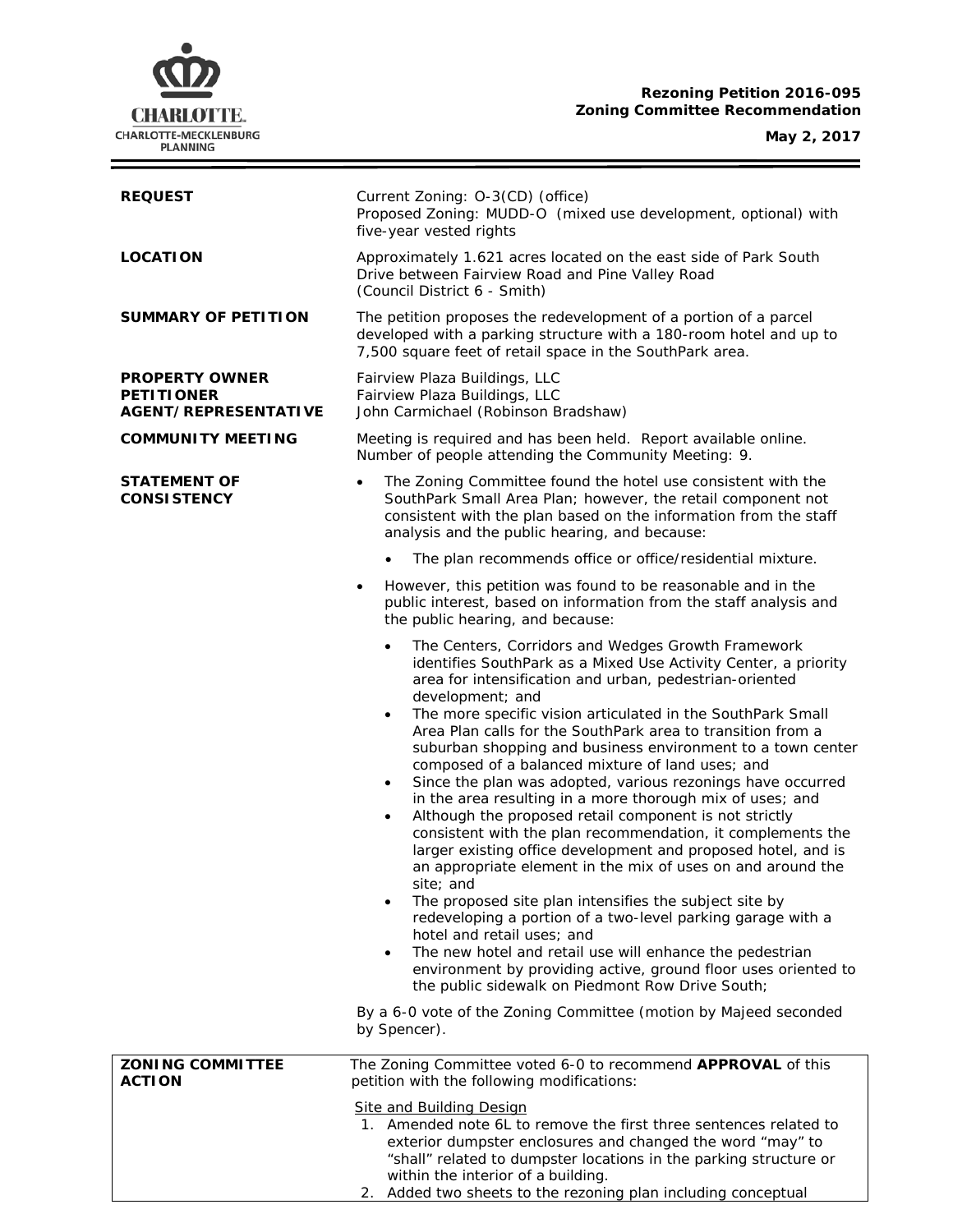| 16. Deleted the existing conditions survey sheet.                                                                                 |
|-----------------------------------------------------------------------------------------------------------------------------------|
| Site and Building Design                                                                                                          |
| <b>REQUESTED TECHNICAL REVISIONS</b>                                                                                              |
| 5.C.1 to local office/commercial "narrow" street section.                                                                         |
| 15. Revised the site plan (cross section A-A) and conditional note                                                                |
| aisle.                                                                                                                            |
| Drive South westerly curbline, north of the site to the next drive                                                                |
| strip and six-foot sidewalk behind the existing Piedmont Row                                                                      |
| 14. Clarified that the petitioner will construct an eight-foot planting                                                           |
| along the northern boundary line and the driveway.                                                                                |
| minimum four-foot planting strip and minimum six-foot sidewalk                                                                    |
| a driveway and the petitioner has committed to provide a                                                                          |
| the site's northern boundary because this connection functions as                                                                 |
| wide half-section with recessed parallel on-street parking along                                                                  |
| along the site's northern boundary to a local office commercial                                                                   |
| 13. Staff rescinded the request to construct/convert the drive aisle                                                              |
| structured and the access may include stairs.                                                                                     |
| northern drive will be located on the top level of the parking                                                                    |
| says that a pedestrian connection from the private street to the                                                                  |
| the parking structure. The petitioner also added a note 5G that                                                                   |
| route will be determined during permitting and may be through                                                                     |
| private street to the northern drive will be provided, the exact                                                                  |
| a note 5F that says that a two-way vehicular connection the                                                                       |
| a future north-south private street because the petitioner added                                                                  |
| 12. Staff rescinded the request to reserve a local commercial<br>narrow half-street section along the site's western boundary for |
| the City.                                                                                                                         |
| way is requested the petitioner shall dedicate this reservation to                                                                |
| City requests this property for public use. When future right-of-                                                                 |
| petitioner will retain the reserved property until such time the                                                                  |
| southern property line. The conditional notes state that the                                                                      |
| planned east-west public connection street along the site's                                                                       |
| South to Park South Drive to provide space for a portion of a                                                                     |
| along the site's southern property line from Piedmont Row Drive                                                                   |
| and two-foot maintenance buffer) for future public right-of-way                                                                   |
| 11. Reserved 18 feet (eight-foot planting strip, eight-foot sidewalk                                                              |
| measures associated with the revised plan.                                                                                        |
| revised trip generation, trip distribution, and mitigation                                                                        |
| 10. Provided a Technical Traffic Memorandum that includes the                                                                     |
| <b>Transportation</b>                                                                                                             |
| rooms and meeting facilities.                                                                                                     |
| associated with the hotel, not to include ballrooms, conference                                                                   |
| maximum of 10,000 square feet for retail and EDEE uses                                                                            |
| 9. Added a note 4D, instead of amending note 4C, to specify a                                                                     |
| <b>Land Use</b>                                                                                                                   |
| the provided "green ribbon" plan and section details.                                                                             |
| 8. Added a note 7C under setback and yards/ streetscape related to                                                                |
| provided conceptual building rendering.                                                                                           |
| 7. Added a note 6J under architectural standards related to the                                                                   |
| "green ribbon" area along Piedmont Row Drive South.                                                                               |
| court and valet service only applies to building A.<br>6. Added knee walls to list of possible elements within the                |
| 5. Clarified that optional provisions 2B and 2C related to the motor                                                              |
| South Drive.                                                                                                                      |
| summary for setbacks as the rezoning site does not front Park                                                                     |
| 4. Removed reference to Park South Drive under the zoning code                                                                    |
| 3. Change "site" to "rezoning site" throughout the rezoning plan.                                                                 |
| ribbon" area.                                                                                                                     |
| building rendering and plan and section details for the "green                                                                    |
|                                                                                                                                   |

| Motion/Second: | Watkins / Majeed                               |
|----------------|------------------------------------------------|
| Yeas:          | Fryday, Lathrop, Majeed, McClung, Spencer, and |
|                | <b>Watkins</b>                                 |
| Navs:          | None                                           |
|                |                                                |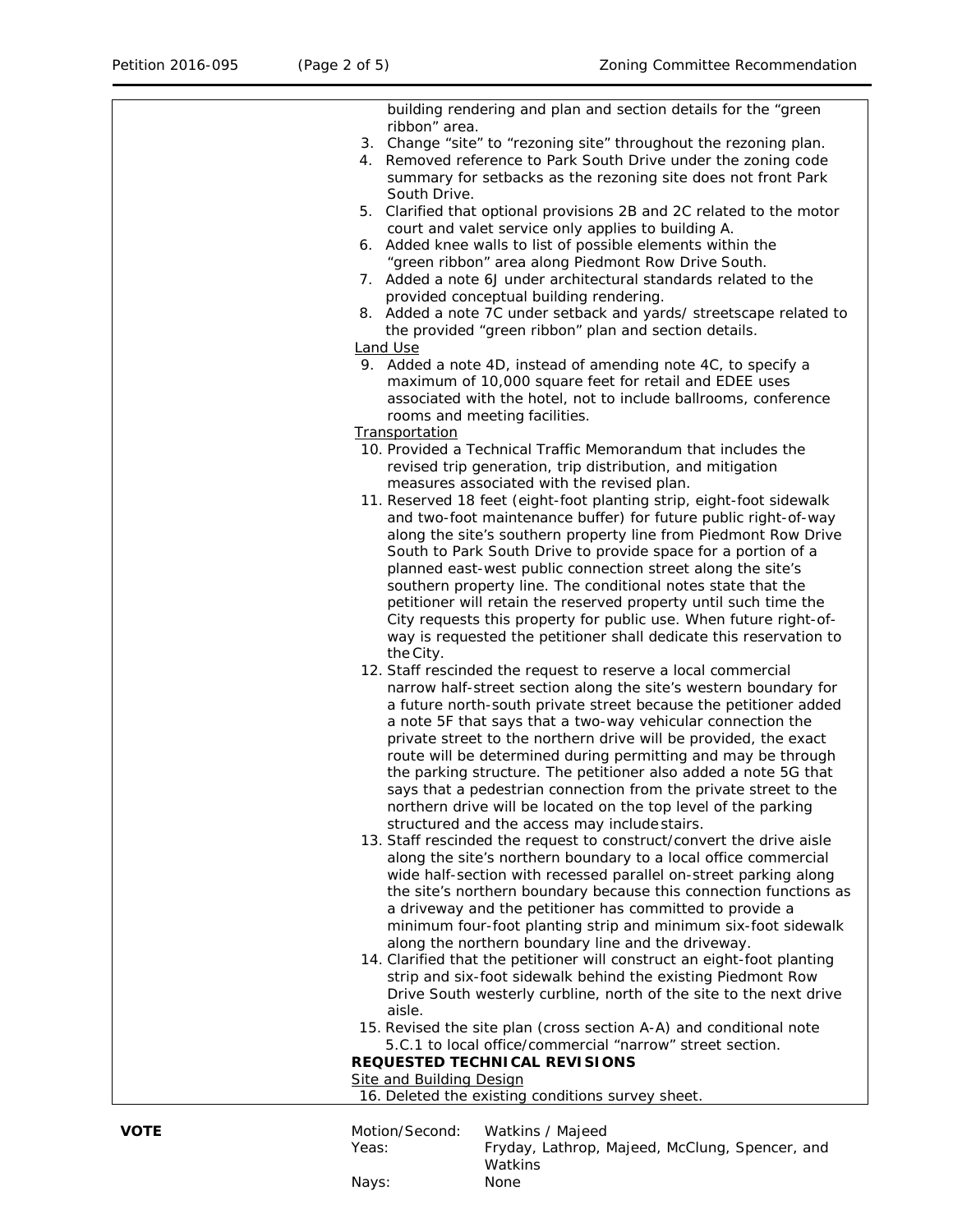|                                              | Absent:<br>Recused:              | Wiggins<br><b>None</b>                                                                                                                                                                                                                                                                                                                                    |
|----------------------------------------------|----------------------------------|-----------------------------------------------------------------------------------------------------------------------------------------------------------------------------------------------------------------------------------------------------------------------------------------------------------------------------------------------------------|
| <b>ZONING COMMITTEE</b><br><b>DISCUSSION</b> | There was no further discussion. | Staff provided a summary of the petition. Staff noted that the<br>petitioner made a few clarifications to the site plan and provided a<br>conceptual rendering of the building and "green ribbon." Staff stated<br>that the petition the hotel use was consistent with the plan<br>recommendation but the proposed retail was inconsistent with the plan. |
| <b>STAFF OPINION</b>                         |                                  | Staff agrees with the recommendation of the Zoning Committee.                                                                                                                                                                                                                                                                                             |

#### **FINAL STAFF ANALYSIS (Pre-Hearing Analysis online at [www.rezoning.org\)](http://www.rezoning.org/)**

### **PLANNING STAFF REVIEW**

### • **Proposed Request Details**

The site plan accompanying this petition contains the following provisions:

- Allows up to two buildings on the site.
- Allows a hotel with up to 180 rooms and a maximum of 7,500 square feet of non-hotel commercial uses including retail, eating/drinking/entertainment establishments (EDEE), personal service use, and structured parking decks as an accessory use. EDEE accessory to the hotel will not count towards the 7,500 square feet of non-hotel uses.
- Allows a maximum of 10,000 square feet for retail and EDEE uses associated with the hotel, not to include ballrooms, conference rooms and meeting facilities.
- Prohibits automotive service stations, convenience stores with or without gasoline sales and drive-through service windows accessory to any use.
- Specifies that structured parking may be located beneath the buildings.
- Proposes access points from a private drive along the northern boundary of the site, a private street along the southern boundary of the site, and Piedmont Row Drive South.
- Commits to provide a 20-foot setback with an eight-foot planting strip and eight-foot sidewalk along the southern boundary adjacent to the private street.
- Provides a 30-foot setback with an eight-foot planting strip and eight-foot sidewalk with a 14-foot "green ribbon" (an area of extended building setback to provide space for landscaping, outdoor dining, or other pedestrian scale amenities) within the site frontage along Piedmont Row Drive South. Provides an eight-foot planting strip and six-foot sidewalk from the northern edge of the site to the driveway on the northern side of the adjacent office buildings also along Piedmont Row Drive South.
- Commits to request the adjacent property owner(s) dedicate to the City as public right-of-way the existing private street located to the south of the site. The petitioner's only obligation is to make the request; failure or refusal of the adjoining property owner(s) to dedicate should not cause delay or withholding of the permitting or certificate of occupancy for the site.
- Reserves 18 feet for a future street connection along the site's southern property line from Piedmont Row Drive South to Park South Drive.
- Limits the maximum building height of Building A, on the western and southern edge of the site, to 150 feet. Limits the maximum height of Building B along Piedmont Row Drive South to 25 feet. If building A and building B are combined the maximum height is 150 feet.
- Specifies buildings will have prominent pedestrian entrances and be oriented to Piedmont Row Drive South.
- Provides conceptual building rendering and plan and section details for the "green ribbon" area.
- Provides a number of building design and architectural standards related to percentage of doors and windows, ground floor elevations, blank walls, wall projections and recesses, differentiation between first floor and upper floors, screening of mechanical equipment and dumpster enclosures.
- Specifies that the 14-foot "green ribbon" is a transition area that will contain hardscape and landscaping and may contain chairs, tables, seat walls, knee walls and other seating elements provided a minimum eight-foot clear sidewalk is maintained.
- Requests the following optional provisions:
	- Allow an increase in the allowable height from 120 feet to 150 feet.
	- Allow valet service, a driveway, an entrance into the structured parking facility or motor court to be located between building A and the required setback along Piedmont Row Drive South as parking and maneuvering is not permitted between building and the required setback.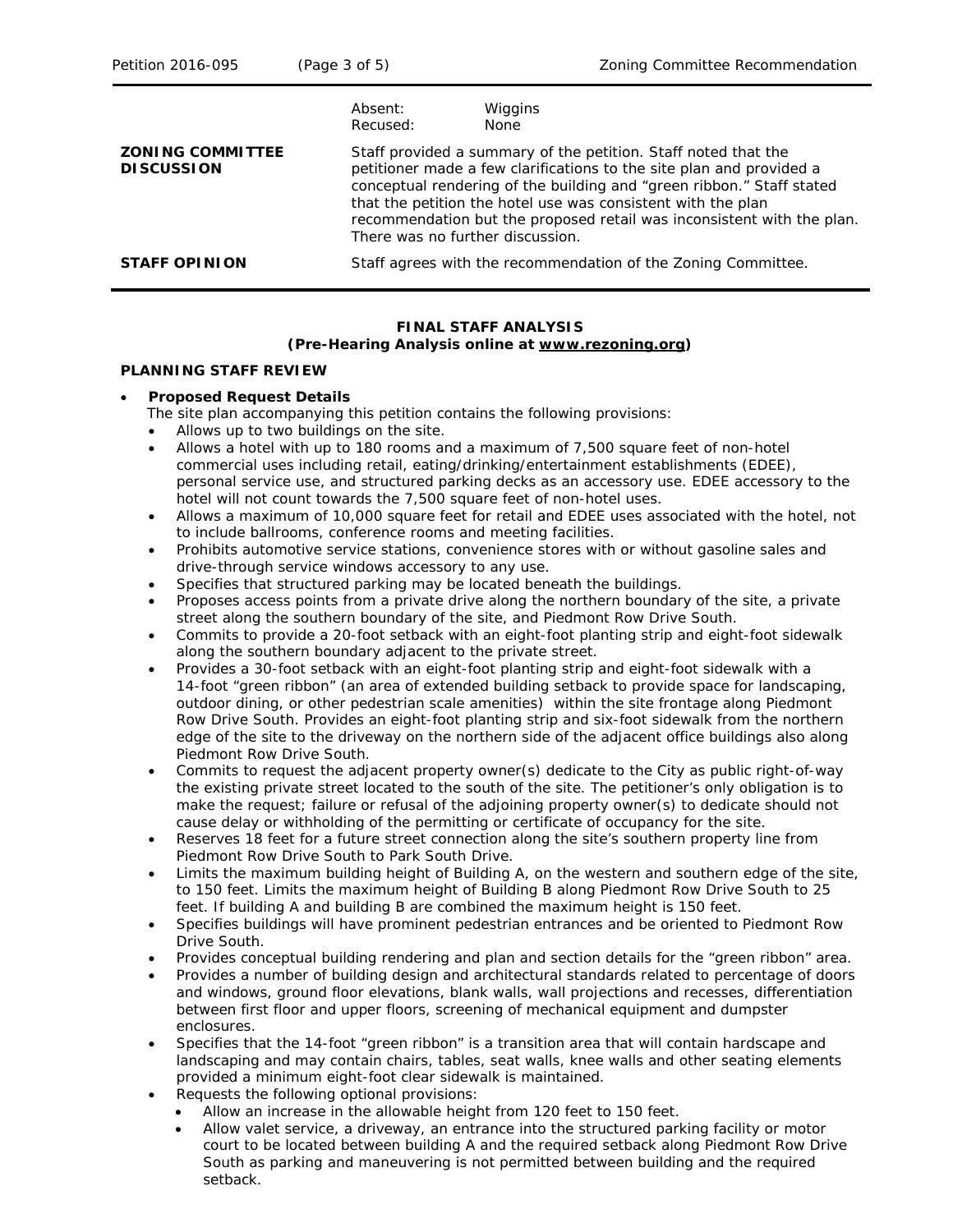- Allow hardscape, landscaping, tables, chairs, and other seating to be located within the inner 14 feet of the 30-foot setback along Piedmont Row Drive South.
- **Public Plans and Policies**
	- The *SouthPark Small Area* Plan (2000) shows the property as office or office/residential mixture.
	- The vision articulated in the *SouthPark Small Area Plan* calls for the SouthPark area to transition from a suburban shopping and business environment to a town center composed of a balanced mixture of land uses.

### • **TRANSPORTATION CONSIDERATIONS**

• The site's primary access will be served from Piedmont Row Drive South, and the site's parking deck access will be served from South Executive Park Drive (a private street with public access rights). The proposed parking deck will provide internal access to two private streets. The petitioner is also extending, connecting and improving sidewalks along the west side of Piedmont Row Drive South to enhance pedestrian walkability in the area. CDOT continues to request an updated traffic analysis to clarify impact, and determine if offsite mitigations are needed, and reservations to accommodate the envisioned street network.

## • **Vehicle Trip Generation:**

- Current Zoning:
	- Existing Use: 0 trips per day (based on parking structure)
	- Entitlement: 0 trips per day (based on parking structure per 1995-017)
- Proposed Zoning: 2,700 trips per day (based on 180 room hotel and 7,500 square feet of retail).

**DEPARTMENT COMMENTS** (see full department reports online)

- **Charlotte Area Transit System:** No issues.
- **Charlotte Department of Neighborhood & Business Services:** No issues.
- **Charlotte Fire Department:** No issues.
- **Charlotte-Mecklenburg Schools:** Non-residential petitions do not impact the number of students attending local schools.
- **Charlotte Water:** Charlotte Water has water system availability for the rezoning boundary via existing eight-inch water distribution mains located Park South Drive and Piedmont Row Drive South. The proposed rezoning is located in an area that Charlotte Water has been determined to have limited sanitary sewer system capacity.
- **Engineering and Property Management:**
	- **Arborist:** No issues.
	- **Erosion Control:** No issues.
	- **Land Development:** No issues.
	- **Storm Water Services:** No issues.
	- **Urban Forestry:** No issues.
- **Mecklenburg County Land Use and Environmental Services Agency:** No issues.
- **Mecklenburg County Parks and Recreation Department:** No issues.

# **Attachments Online at [www.rezoning.org](http://www.rezoning.org/)**

- **Application**
- Pre-Hearing Staff Analysis
- Locator Map
- Site Plan
- Community Meeting Report
- Department Comments
- Charlotte Area Transit System Review
- Charlotte Department of Neighborhood & Business Services Review
- Charlotte-Mecklenburg Schools Review
- Charlotte Water Review
- Engineering and Property Management Review
	- City Arborist Review
	- **Erosion Control**
	- Land Development